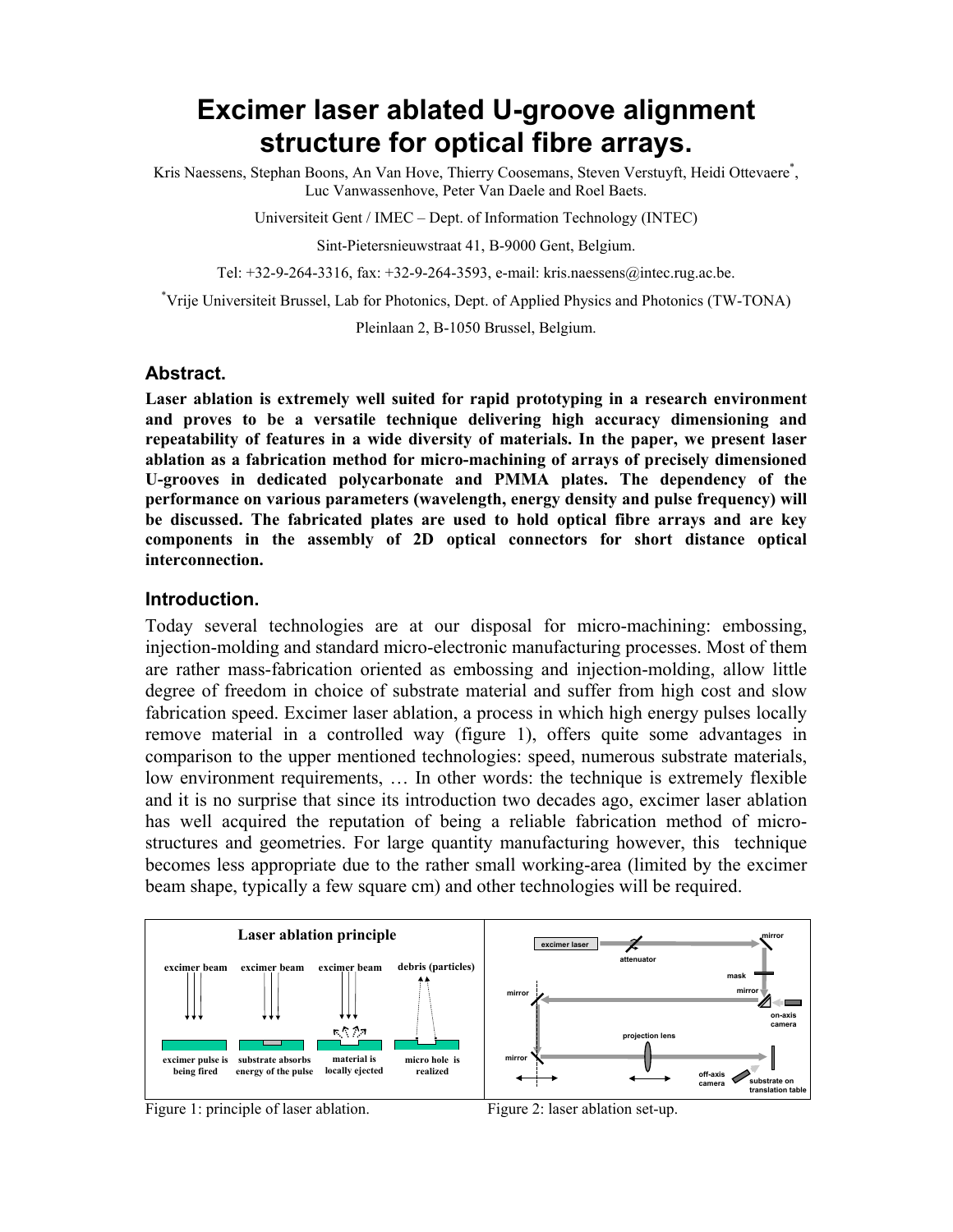It is the purpose of this paper to investigate the potential of laser ablation techniques for the fabrication of U-groove alignment structures for (plastic) optical fibre connector purposes on prototyping or low quantity fabrication level. Mass-manufacturing of these alignment components can be succesfully realized with embossing and injectionmolding.

### **Laser ablation of U-groove arrays.**

For fabrication of grooves, we investigated two different kind of polymers, PMMA (PolyMethylMethAcrylate) and PC (Polycarbonate) as well as two excimer-laser source wavelengths: 248 nm (KrF) and 193 nm (ArF). PMMA has a rather low absorption coefficient (2000 cm<sup>-1</sup> and 200 cm<sup>-1</sup> at 193 and 248 nm<sup>1</sup> respectively) which allows the pulse to penetrate deeper into the material (higher ablation rate) but which is also responsible for the higher threshold of the pulse intensity. Furthermore an incubation effect<sup>2</sup> is observed with PMMA: ablation (defined as physical removal of material) only occurs after a number of pulses have been fired.

For fabrication of grooves we applied two different methods (both common in micromachining) which we will call moving-aperture and mask method. The first implies the use of a suitable single aperture that is imaged onto a substrate that is translated between two or more pulses. The latter involves a more complex mask pattern that is imaged onto the substrate. Depending on the pattern size, translation might not be necessary anymore, although it may be beneficial to the resulting ablation quality of the trenches: by partially overlapping pulses (slow translation of the substrate), one averages depth variations of the ablated surface due to spatial inhomogeneity of the laser beam. This is only possible when the ablated geometry is translation invariant (e.g. a groove).

After ablation of the grooves, a cleaning step with alcohol and pressed air is necessary to remove debris (macroscopic particles which did not vaporize and remained in or close to the ablated region) on the polymer surface.

The experiments were carried out with a Lumonics Pulse Master 848 (suitable for both KrF and ArF gas mixtures) and by means of an optical set-up as in figure 2. A Molectron J3 pyroelectric joulemeter was used for accurate energy density calculations.

Figure 3 and table 1 illustrate the results. Both arrays consist of 8 grooves of 125 micron depth and 9 mm length with a pitch of 250 micron. The width has been optimized for carrying an optical plastic fibre taking the finite steepness of the trench into account. Fabrication time for the structure in polycarbonate with the moving aperture method (on the left) is approximately 11 hours while the one on the right (the same array in PMMA with the mask method) takes only 27 minutes. The mask pattern consists of 4 grooves of length 2.5 mm (500 micron on substrate level, taking an imaging from mask to sample with demagnification 5 into account) and is limited in size by the aperture of the projection lens. It consists of a quartz substrate (transparent for both excimer wavelengths) on which a metal pattern has been deposited. The maximum allowed energy density is about 100 mJ/cm<sup>2</sup>. Note that a mask with the full array geometry would result in a fabrication time of only a few minutes.

A number of parameters are at our disposal for ablating this structure: on-substrate energy density and pulse frequency. Both illustrated structures were fabricated at a low pulse frequency (10 Hz) and energy (lower than 200 mJ/cm<sup>2</sup>). Although increasing each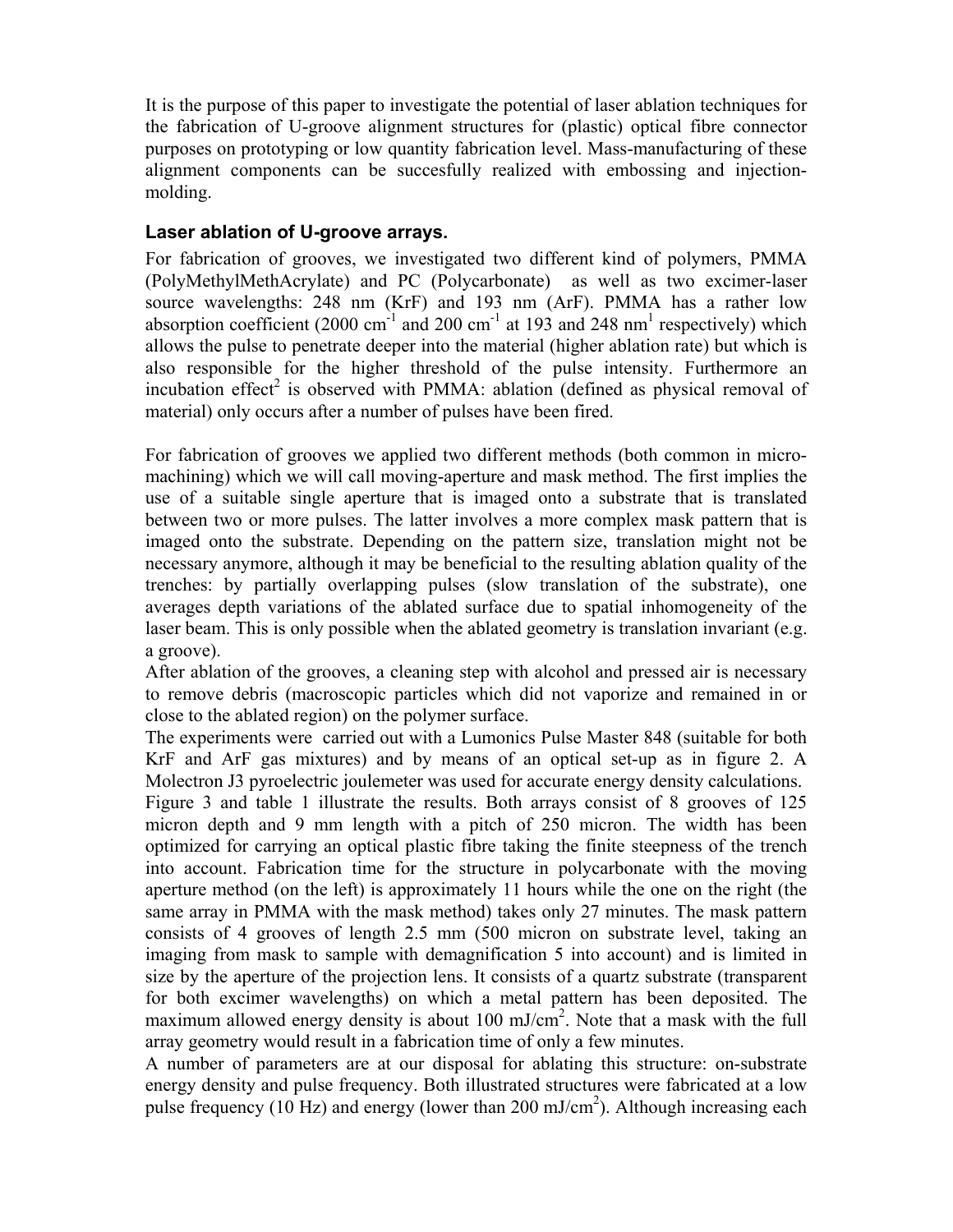or both parameters speeds up the process, this is not very beneficial to the quality of the structure (roughness and morphology of the groove bottom): at high frequencies and energies we observed the creation of large macroscopic particles at the bottom (several microns to tens of microns) which cannot be removed anymore and a brown-like colour shift of the polymer which suggests the material has been thermally damaged. Ablation at 248 nm seems more sensitive to this phenomenon in comparison to the ArF wavelength.

The ablated trench does not have vertical walls due to the principle of imaging of an aperture or mask. However, the steepness of the latter can be controlled to a certain extent by the pulse energy density: we observed angles as low as 69 (low pulse intensity) up to almost 81 degrees (high energy densities).



Figure 3: array fabricated with moving aperture method in PC at 248 nm (left), array with mask method in PMMA at 193 nm.

|                             | moving aperture method at   mask method at 193 |                       |
|-----------------------------|------------------------------------------------|-----------------------|
|                             | 248 nm in PC                                   | nm in PMMA            |
| on-substrate energy density | $178 \text{ mJ/cm}^2$                          | $160 \text{ mJ/cm}^2$ |
| pulse frequency             | 10 <sub>Hz</sub>                               | 10 <sub>Hz</sub>      |
| steepness                   | 72 degrees                                     | 78 degrees            |
| number of pulses per spot   | $282\times3$                                   | $224\times2$          |
| <b>RMS</b> roughness        | $0.40 \mu m$                                   | $0.33 \mu m$          |
| <b>Fabrication time</b>     | 11 hours                                       | 27 minutes            |

Table 1: ablation parameters and experimental results.

The grooves were not ablated to full depth at one go. Experiments pointed out that a process in two or more steps allows faster ablation and smoother structures than when ablated at once. This can be explained by the steepness of the surface which undergoes ablation: in the first case this angle is much smaller than in the latter. Thus the energy density at this surface remains higher and ablation still takes place without much loss of speed.

Finally the experiments indicated that from an ablation speed and surface morphology point of view, PMMA ablates better at 193 nm (figure 4) while PC performs better at 248 nm.